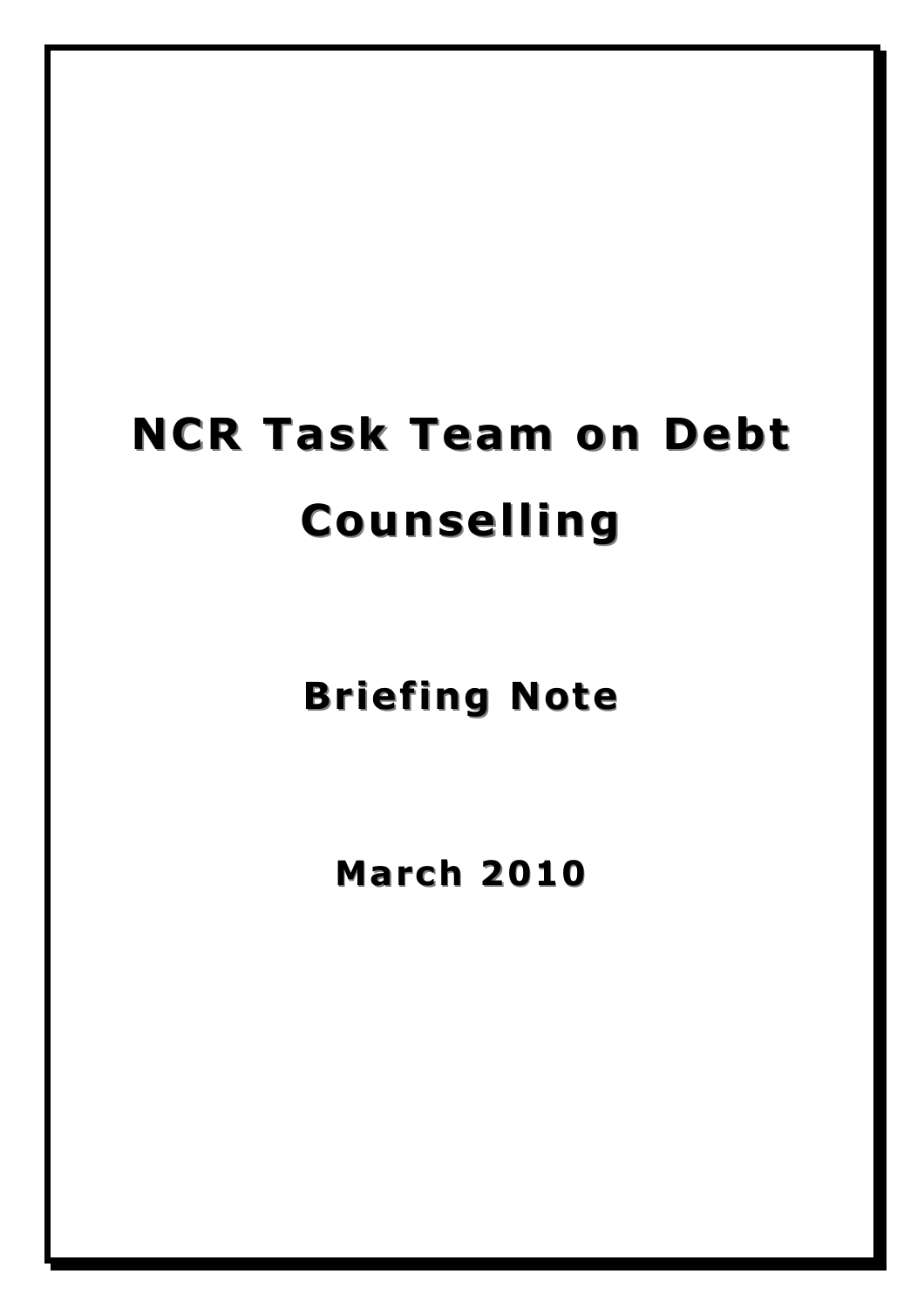# **UPDATE: TASK TEAM ON DEBT COUNSELLING**

# **BRIEFING NOTE MARCH 2010**

#### **1.** Introduction

The National Credit Regulator (NCR) set up a Task Team to address the blockages in the debt review process and reduce the backlog of cases under debt review. The Task Team (TT) is chaired by former Banking Ombudsman, Advocate Neville Melville and comprises of Peter Setou, Paul Slot, Johan de Ridder and Rob Easton-Berry. The team is assisted by Marlene Heymans (NCR), Mareesa Kreuser (University of Pretoria Law Clinic) and Sue Hatton (independent consultant).

The members of the Task Team were selected on the strength of their knowledge of and experience in different aspects of the credit industry and debt counselling and do not represent the interests of any particular institution.

Over the course of the past five months the Task Team has had detailed engagements with a broad range of affected parties. This includes detailed discussions with payment agencies, debt counsellors, banks, retailers, magistrates and a range of industry specialists.

The purpose of this document is to give an update on progress of the Task Team.

#### **2. Summary of observations**

The Task Team recognises that debt counselling is playing an import role in assisting consumers in dealing with the negative impact of the financial crisis and the resulting job losses and negative impact on incomes. The Task Team further recognises that debt counselling may have played an important role in curtailing repossessions and in preventing a decline in the housing market, with all the negative consequences that this would have had for both consumers and the banking sector.

The Task Team is concerned by the financial implications which the backlogs have on both credit providers and consumers. The Task Team thus urges every role player to make a concerted effort to address the factors which cause these backlogs.

#### **3. Statistical overview**

Based upon the NCR's statistics, the current position in debt counselling is as follows:

- $\circ$  1, 642 debt counsellors are registered with the NCR;
- $\circ$  160,000 consumers have applied for debt counselling since the implementation of the NCA, with an average of 7,500 new applications being received per month;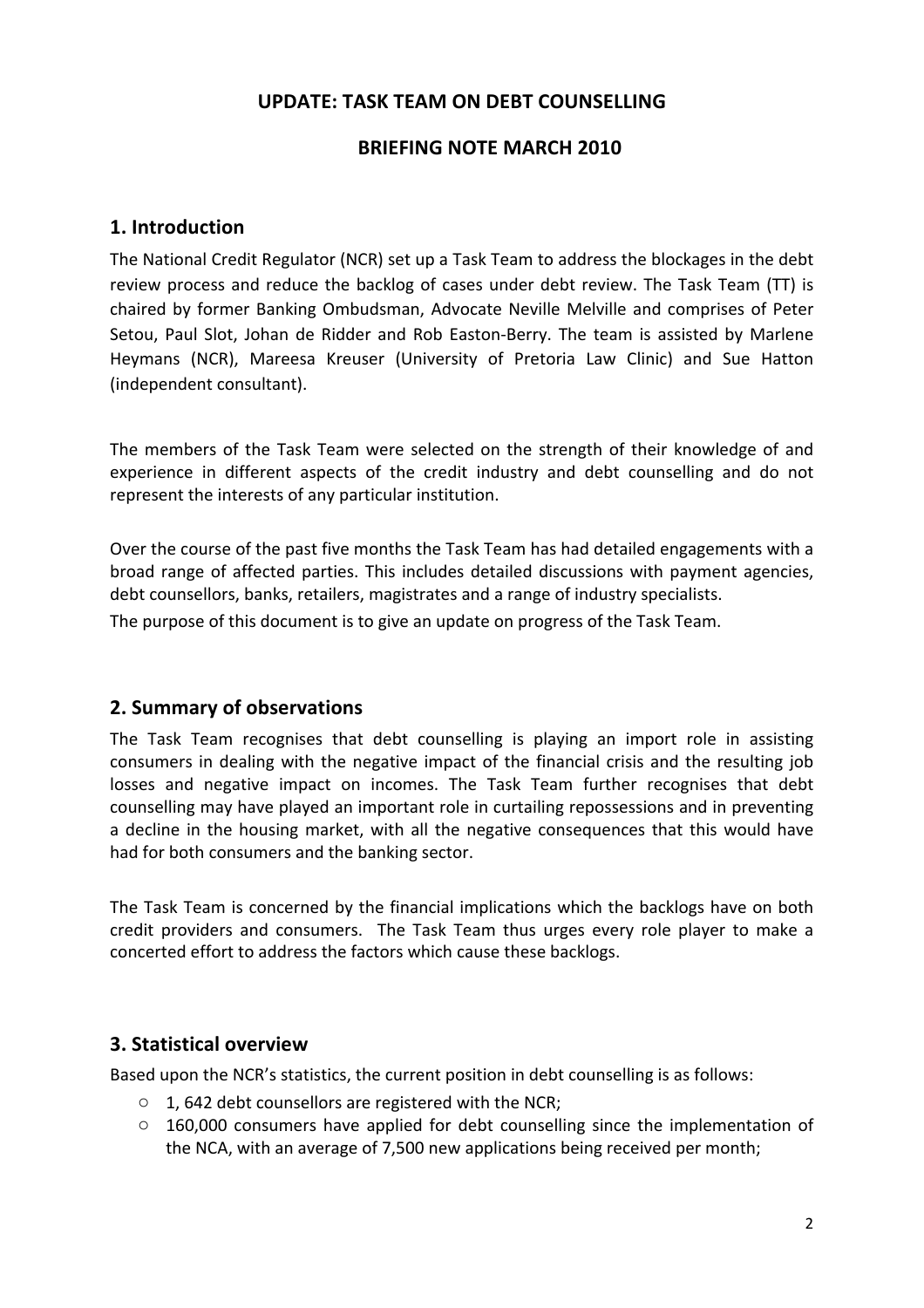$\circ$  There has been a significant increase in the monthly payments by consumers under debt counselling over the last six months, from R11,05 million in June 2008 to R167.9 million for the month of March 2010.



# **4. Problems identified**

The Task Team has, through its consultation with all the different stakeholders, identified a number of serious problems and obstacles. The Task Team also identified a number of areas where the operational policies and practices of the different stakeholders are contributing to the backlogs.

The problems revolve around four broad areas:

- a. A lack of capacity and delays in the Magistrate Courts, including uncertainty on the interpretation of the relevant sections of the NCA;
- b. Inefficiency and non-compliance by debt counsellors;
- c. Lack of capacity and administrative delays amongst credit providers; and
- d. Problems related to the receipt and distribution of payments by consumers.

The primary obstacles can briefly be summarised as follows:

- o Although the volume of cases processed by the Magistrates Courts increased significantly since the High Court Declaratory Orders in August 2009, there is still a substantial difference between the volume of cases finalised by the Magistrates Courts and the number of new applications per month. This implies that the backlogs continue to increase.
- $\circ$  Many debt counsellors contribute to the backlogs by accepting applications from consumers who do not qualify for debt counselling, by developing debt restructuring proposals which are often inconsistent or unreasonable and by a lack of professionalism in their dealings with credit providers. These factors lead to credit providers rejecting debt restructuring proposals.
- $\circ$  The policies and business practices of credit providers also play a significant role in the backlogs. Many credit providers, including mainstream banks, are still not able to provide accurate certificates of balance to debt counsellors on time. This delays the debt counselling process and means that debt counsellors are not able to do an accurate assessment of the consumer's financial position. Unrealistic demands by different product houses within certain banks and unwillingness to accept write-offs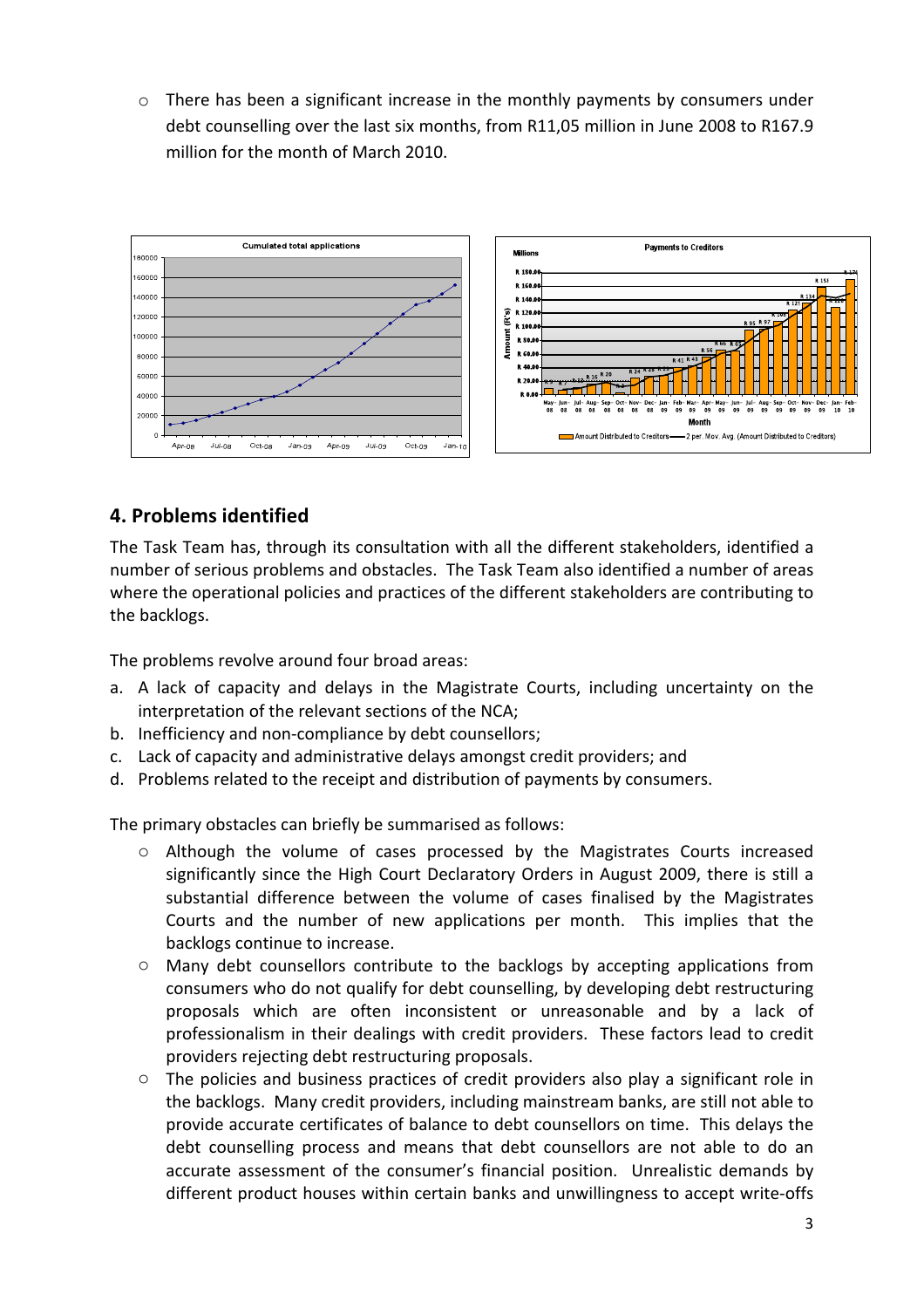on unsecured debt often prevent settlements from being reached. Account number inaccuracies mean that consumer payments are often transferred into the wrong accounts, while opposition to cancelling existing debit orders means that the new debt counselling debit orders are often rejected. Opposition to Magistrates' Court hearings is a further contributor to the backlogs in the Magistrates' Courts.

 $\circ$  One of the biggest dangers is the extent to which consumers are using debt counselling as an excuse for not meeting their payment obligations. It is not the intention of the Act to protect such individuals, and this behaviour is creating significant risk to mortgage banks in particular. It is promoting a culture of nonpayment, even amongst high income consumers.

# **5. Policy and behavioral changes**

It is notable that nearly all credit providers recognise that debt counselling has a critical role to play, given the impact of the financial crisis. It is also encouraging to note that more than 90% of consumers regard debt counselling as having been beneficial.

In the context of these challenges, the following have been identified as high priorities:-

- 1. That debt counsellors make every effort to ensure that credible and realistic debt restructuring proposals are developed. Furthermore, that debt counsellors engage with credit providers in good faith in order to achieve consensual settlements in the greatest number of cases possible;
- 2. That debt counsellors should only accept consumers for debt counselling where debt rehabilitation is realistically feasible, always ensure that insurance premiums are maintained and ensure that the restructured payments are maintained. Debt counsellors should never encourage consumers to use debt counselling as a mechanism to delay or avoid their financial obligations;
- 3. That banks and other major credit providers establish a dedicated unit within each institution with a full mandate to deal with all debt counselling agreements;
- 4. That all major credit providers implement clear acceptance and termination policies, in order to:
	- $\circ$  Accommodate consumers who are making reasonable payments;
	- $\circ$  Terminate debt counselling and proceed with legal enforcement against consumers who do not meet their repayment obligations in respect of the debt restructuring proposals.
- 5. That banks and other major credit providers ensure that certificates of balance are issued speedily and accurately, to ensure that debt counsellors can complete the debt restructuring process in the shortest possible time;
- 6. That unsecured credit providers adopt a more realistic approach towards debt restructuring, so that unrealistic demands by unsecured creditors do not obstruct successful debt restructuring and aggravate the negative impact of the financial crisis on consumers and on the financial sector;
- 7. To create effective payment and collection arrangements, potentially including dedicated bank accounts for debt counselling payments, and to ensure that all pre-